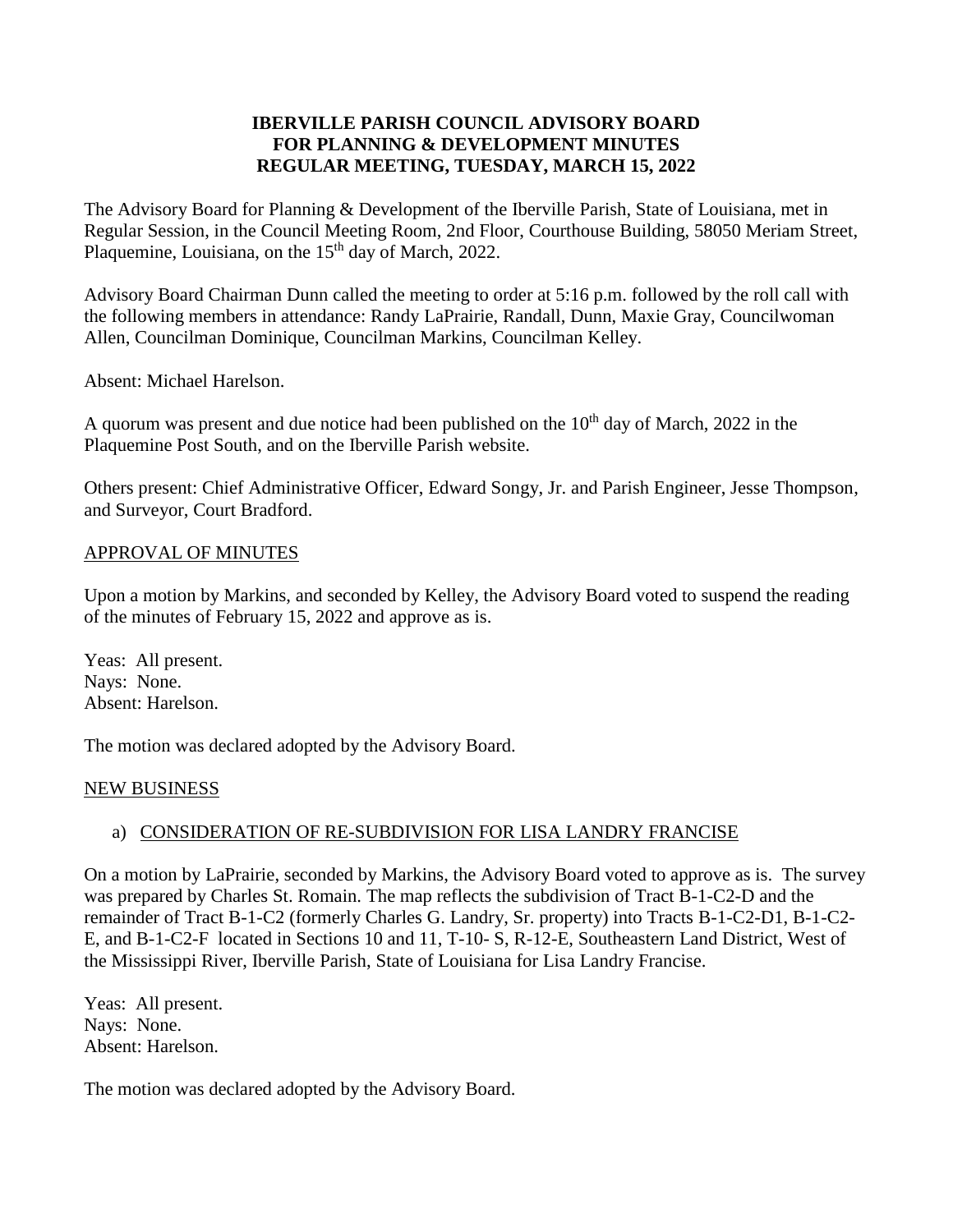### OLD BUSINESS

None.

#### ADDENDUM

Upon a motion by Markins, seconded by Allen, the Advisory Board voted to add the following addendum items to the agenda. The motion having been duly submitted to a vote was duly adopted by the following yea and nay votes on roll call:

Yeas: All present. Nays: None. Absent: Harelson.

The motion was declared adopted by the Advisory Board.

#### a) CONSIDERATION OF RE-SUBDIVISION FOR KENNETH ASHLEY, JR.

On a motion by Kelley, seconded by Markins, the Advisory Board voted to approve as is. The survey was prepared by John Dunlap Land Surveying, Inc. The map reflects the subdivision of Lot B-1 and B-2 into Lot B-1-A and Lot B-1-B located in Section 17, T-10- S, R-11-E, Southeastern Land District, West of the Mississippi River, Iberville Parish, State of Louisiana for Kenneth Ashley, Jr.

Yeas: All present. Nays: None. Absent: Harelson.

The motion was declared adopted by the Advisory Board.

## b) CONSIDERATION OF RE-SUBDIVISION FOR BLANE TULLIER

On a motion by Gray, seconded by LaPrairie, the Advisory Board voted to approve with the correction to label the private servitude of passage on the map. The survey was prepared by John Dunlap Land Surveying, Inc. The map reflects the subdivision of Lot 2 and Lot 3-A into Lot 2-A, Lot 2-B, Lot 3-A-1, and Lot 3-A-2 located in Section 79, T-9- S, R-11-E, Southeastern Land District, West of the Mississippi River, Iberville Parish, State of Louisiana for Blane Tullier.

Yeas: All present. Nays: None. Absent: Harelson.

The motion was declared adopted by the Advisory Board.